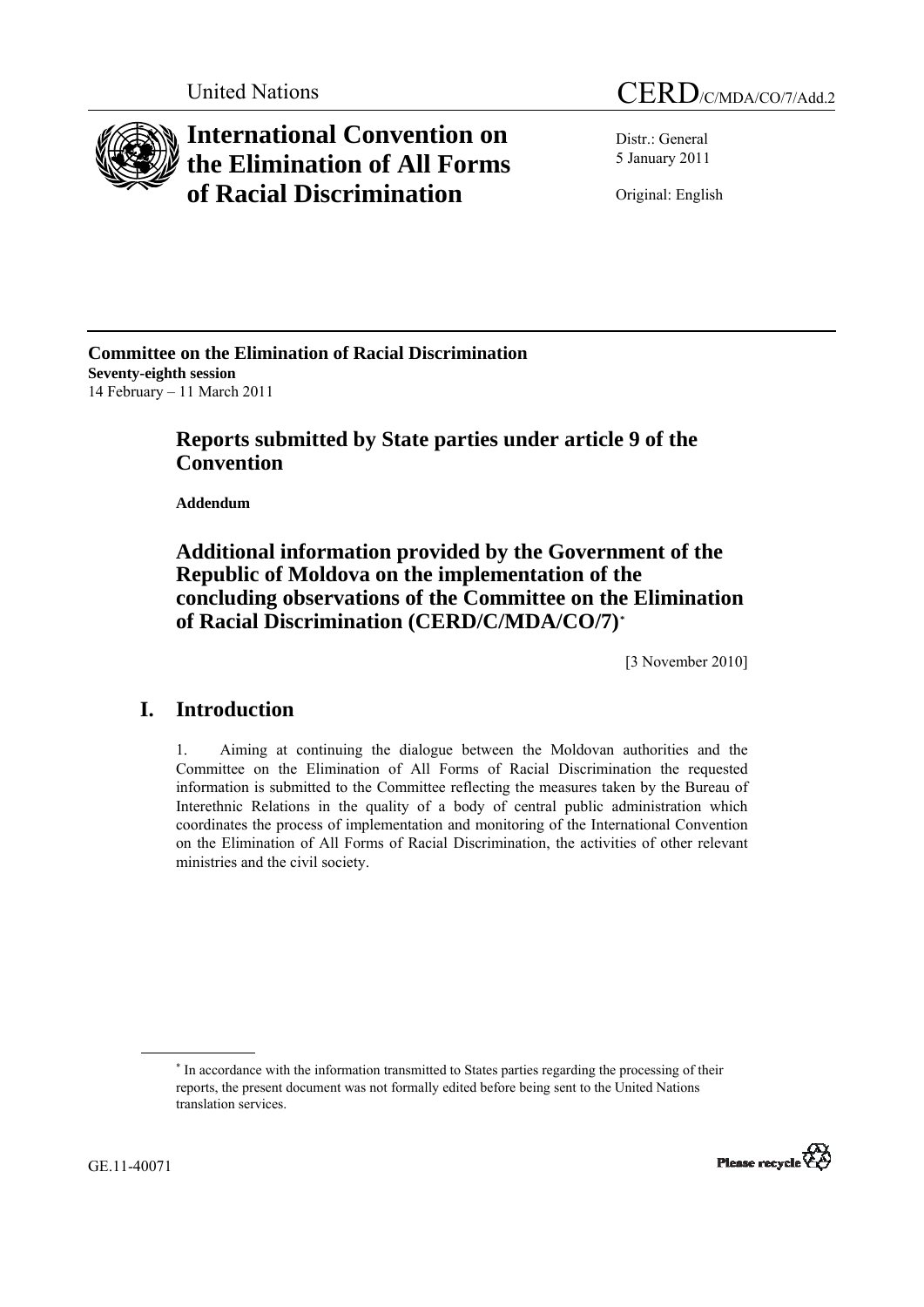# **II. Responses to the recommendations raised in paragraphs 12, 14 and 19 of the concluding observations (CERD/C/MDA/CO/7)**

#### **A. Paragraph 12 of the concluding observations**

2. An Action Plan for the support of Roma for 2007-2010 was adopted by the decision of the Government of the Republic of Moldova No.1453 of 21 December 2006 with a view to creating necessary conditions for socio-cultural development of the Roma population and to ensuring the Roma integration in the socio-cultural life of the country.

3. One of the priority activities of the Bureau of Interethnic Relations that is a coordinator of the implementation and monitoring of the Action Plan for Roma is to contribute to realization of the given document. The Bureau administers the working committee consisting of the leading specialists of the ministries, and annually informs the Government of the Republic of Moldova on the status of implementation of the plan.

4. With a view to effective implementing of the Action Plan for the support of Roma and ensuring the substantial and lasting improvement of the Roma situation a special attention is paid to the evaluation of the results of implementing the preceding annual plans of action intended for the realization of the Action Plan for the support of Roma. The realization of the on-going annual plans and the process of elaborating the future plans take place in direct association with the examples of good practice within the accumulated experience.

5. The Bureau of Interethnic Relations actively involves the representatives of the Roma ethno-cultural organizations in the process of implementing and monitoring the Action Plan to support Roma. All leaders of the Roma public organizations accredited under the Bureau (at present eight Roma public organizations are accredited under the Bureau) are the full members of the Coordinating Council of Ethno-cultural Organizations that is a public advisory consultative body that operates under the auspices of the Bureau of Interethnic Relations. A representative of the Roma organizations has been elected to the Board of the Coordinating Council in this year.

6. A round table on "The results of the implementation of the Action Plan for the support of the Roma in the Republic of Moldova in 2009 and the perspectives for the year 2010" turned to be one of the illustrative examples of the Roma effective participation in the monitoring of the Action Plan. It was organized by the Bureau of Interethnic Relations in collaboration with the National Roma Center on 8 April 2010, the International Roma Day that is annually celebrated in the Republic of Moldova.

7. The Prime Minister of the Republic of Moldova, Mr. Vladimir Filat, the representatives of the line ministries, in particular: the Ministry of Education, Ministry of Culture, Ministry of Health, Ministry of Internal Affairs, Ministry of Labour, Social Protection and Family, Ministry of Information Technologies and Communication, the representatives of the local authorities of the regions where the Roma live in substantial numbers, Roma socially active members and general Roma public took part in the round table.

8. In the course of the round table the specialists of the relevant ministries presented the thematic reports reflecting "the progress and expectations in the process of implementing the decision of the Government of the Republic of Moldova No. 1453". The representatives of the Roma public organizations discussed the concrete steps taken by the Roma non-governmental organizations with a view to ensuring respect for Roma rights.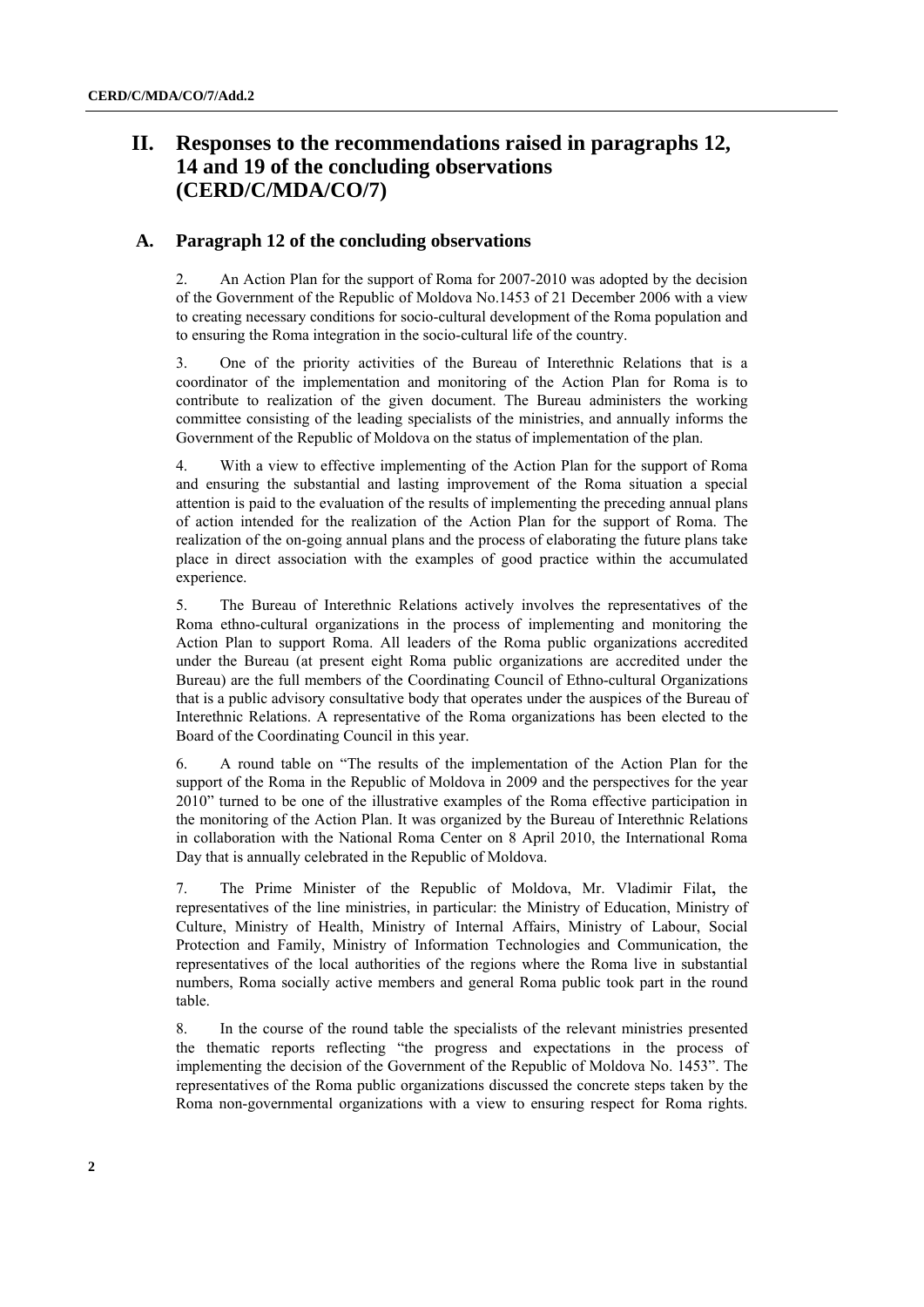The issue concerning the public policies for Roma also was touched upon during this activity.

9. It should be mentioned that the given round table inter alia was aimed at promoting the partnership and common activities to support the Roma population in Moldova and the participation of the Prime Minister of the Republic of Moldova in this event certifies the attention of the State administration to up-to-date problems that the Roma are confronted with

10. The cooperation of the Bureau with the Roma and Travellers Division of the Council of Europe also contributes to more efficient implementation of said Action Plan. Under the recommendation of the Bureau a representative on behalf of the Republic of Moldova, in particular the President of the National Roma Center, was included into the international working group of the Council of Europe on Roma issues. It is expected that the participation in this group of the Roma representative on behalf of Moldova will contribute to attracting the international financial support to ensure the launching and realization of the new projects by the Roma ethnocultural organizations with the assistance of the Bureau of Interethnic Relations.

11. At present the measures are being taken to form the working group aiming at joint elaboration of a new Action Plan for the support of Roma for 2011-2014. The representatives of the line ministries and local authorities, the members of the Roma nongovernmental organizations are invited to make part of this working group.

#### **B. Paragraph 14 of the concluding observations**

12. In relation to the recommendation of the Committee to provide the non-recognized religious communities with the opportunities to resubmit required documents in cases where applications are incomplete, it should be mentioned that, pursuant to the Law on the Religious Denominations and Religious Communities (No. 125-XVI) of 11 May 2007 that regulates the relations connected with the freedom of religion and conscience in the Republic of Moldova, in spite of any decision of the Ministry of Justice to deny registration, the religious communities are welcomed to resubmit the documents after bringing them in line with the legislative requirements in force.

13. Article 19 of the above-mentioned Law on the Religious Denominations and Religious Communities sets out precisely the documents required to be submitted for the registration of a religious denomination, in particular:

- (a) An application for registration;
- (b) A by-law adopted by the religious organization's founders;
- (c) A report of the constituent assembly;

(d) A list of the religious organization's founding members that contains the signatures not less than 100 of them having the citizenship of the Republic of Moldova;

(e) The basic principles of the faith.

14. According to the stated legal provisions, the responsibility of the Ministry of Justice consists in the examination of the submitted documentation from the point of view of its correspondence to the requirements of the law and formalities enacted excluding any assessment on its part of a religious denomination's legitimacy.

15. More specifically, in relation to the Muslim ethnic minorities it should be noted that the applications for registration submitted by the applicants of the religious denomination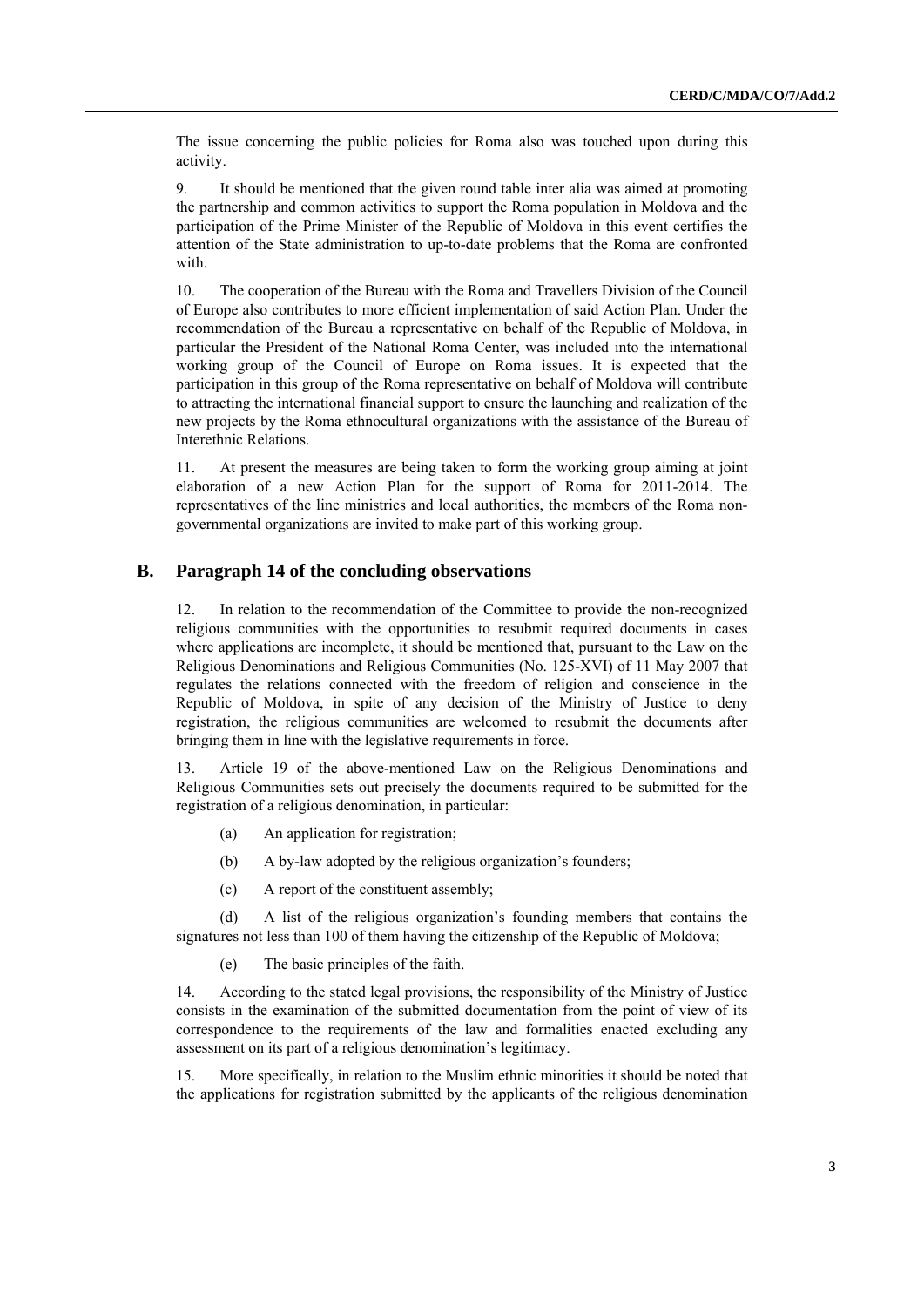"Islam. Sermon and Guidance in the Republic of Moldova" were declined on the ground of discrepancy of the documents submitted, in particular:

(a) The by-law of the organization is incompatible with the article 16 of the Law on the Religious Denominations and Religious Communities (No. 125-XVI) of 11 May 2007. Pursuant to the paragraph 4.3 of this religious denomination's by-law the Board of the Denomination in the quality of an executive body is charged to establish an organizing structure. Meanwhile, in correspondence with the legislation in force this is the authority of a General Meeting;

The application for registration was signed only by the leaders of the religious denomination, contrary to article 27 of the Law No. 125-XVI of 11 May 2007 stipulating that any religious denomination irrespective of the number of the believers has the central organ that represents it;

(c) The report of the constituent assembly contains some mentions of the basic principles of the faith having been adopted. Meanwhile, the document reflecting the latter was not authenticated by any organ;

(d) In accordance with the article 5 of the Law on citizenship No. 1024- XIV of 2 June 2000, citizenship is ascertained on the basis of the identity cards. Among the copies of the identity cards belonging to the founders of this religious organization, submitted by the applicant, there were identity cards with expired validity (Tamara Săcarî, Mariana Ţurcanu, Eugeniu Negru, Eugeniu Cocichin).

16. Therefore, the mentioned applicant has not yet resubmitted to the Ministry of Justice the application for registration.

17. It should also be mentioned that, in compliance with article 20 of the said Law on the Religious Denominations and Religious Communities, with a view to obtaining registration the religious communities have to submit to the Ministry of Justice the following documents:

(a) An application for registration on behalf of the community's steering body;

(b) A by-law adopted by the community's founders;

(c) A report of the constituent assembly indicating a legal representative or representatives of the community;

(d) A list of the community's founding members that contains the signatures not less than 10 of them having the citizenship of the Republic of Moldova;

(e) A written consent of the religious denomination to admit the community joining of its own free will.

18. The stated legal provisions stipulate obligatory respect for the procedure of the registration of the religious denomination resulting in recognition of the religious community.

19. In this regard it is noted that the respect for the human rights represents an element of special importance for any democratic society and the Ministry of Justice of the Republic of Moldova takes measures to prevent the violation of the fundamental human rights and freedoms.

#### **C. Paragraph 19 of the concluding observations**

20. With the view to contributing to a higher participation of the Roma students at the level of higher education the Ministry of Education of the Republic of Moldova introduced